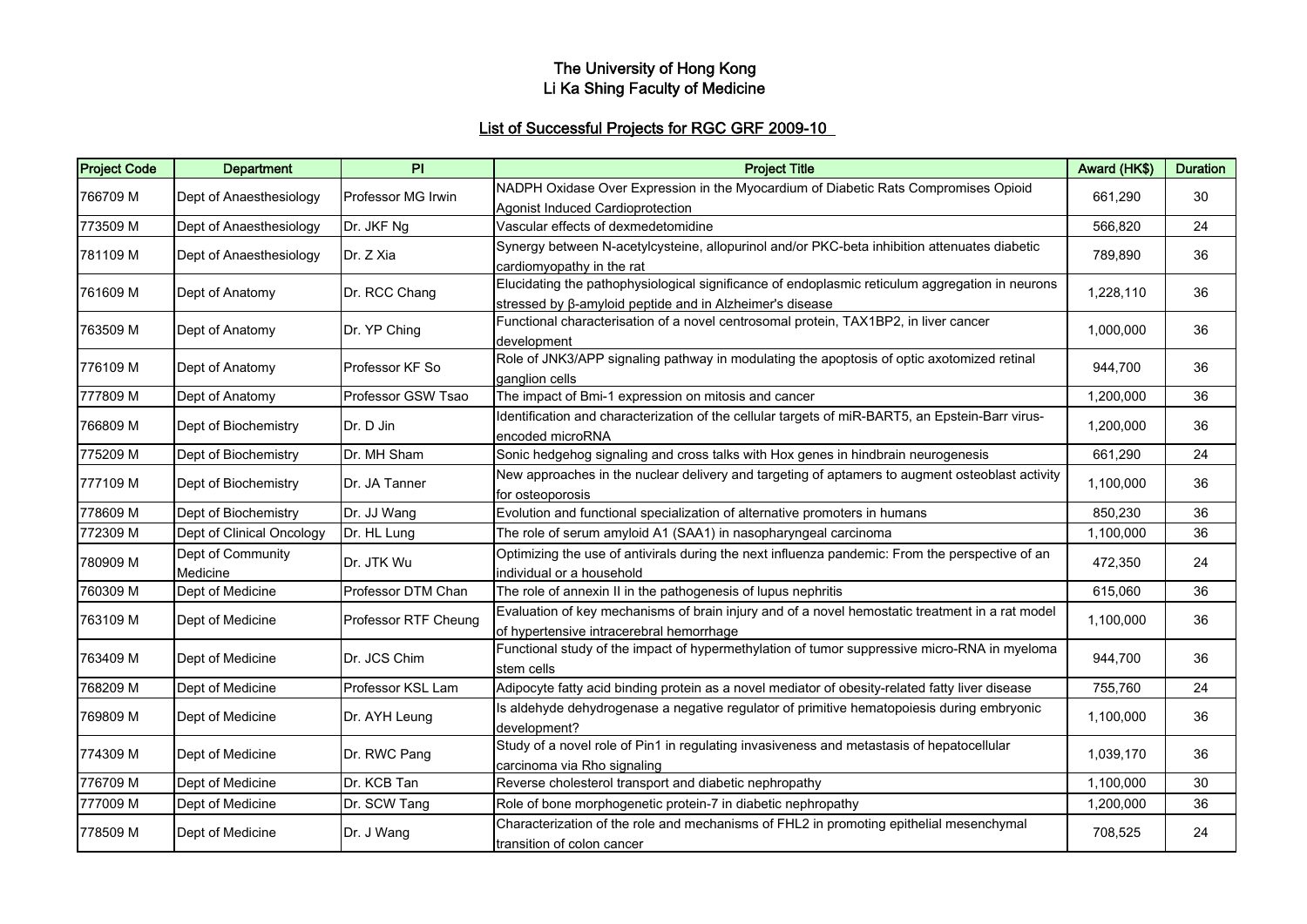#### The University of Hong Kong Li Ka Shing Faculty of Medicine

# List of Successful Projects for RGC GRF 2009-10

| <b>Project Code</b> | <b>Department</b>                  | PI                     | <b>Project Title</b>                                                                                | Award (HK\$) | <b>Duration</b> |
|---------------------|------------------------------------|------------------------|-----------------------------------------------------------------------------------------------------|--------------|-----------------|
| 781309 M            | Dept of Medicine                   | Dr. A Xu               | Characterization of Novel Adaptor Proteins Involved in Regulating Insulin Sensitivity and Glucose   | 1,500,000    | 36              |
|                     |                                    |                        | Homeostasis: from Molecular Mechanism to Physiological Implication                                  |              |                 |
| 782809 M            | Dept of Medicine                   | Professor RMF Yuen     | Genetic and epigenetic analyses of occult hepatitis B virus infection                               | 661,290      | 24              |
| 783009 M            | Dept of Medicine                   | Dr. SSY Yung           | The role of decorin in peritoneal inflammation and fibrosis                                         | 944,700      | 30              |
| 761009 M            | Dept of Microbiology               | Dr. MCW Chan           | Influenza A (H5N1) virus infection in human primary type I and type II alveolar epithelial cells:   | 700,000      | 24              |
|                     |                                    |                        | Cell tropism, inflammatory responses and apoptosis                                                  |              |                 |
| 762609 M            | Dept of Microbiology               | Dr. CY Cheung          | Mechanism of action for the regulation of COX-2 dependent genes in human macrophages after          | 944,700      | 36              |
|                     |                                    |                        | infection with low and high pathogenic coronavirus and influenza viruses                            |              |                 |
| 765809 M            | Dept of Microbiology               | Professor Y Guan       | Long-term surveillance for bat-borne viruses: An insight into viral ecology, evolutionary dynamics, | 1,900,000    | 36              |
|                     |                                    |                        | and the source of zoonoses                                                                          |              |                 |
| 768709 M            | Dept of Microbiology               | Dr. SKP Lau            | The role of a novel rhinovirus species, rhinovirus C, in respiratory illness and its molecular      | 531,216      | 24              |
|                     |                                    |                        | epidemiology                                                                                        |              |                 |
| 780709 M            | Dept of Microbiology               | Professor PCY Woo      | Understanding "interclass jumping" between mammalian and avian coronaviruses                        | 700,000      | 24              |
| 782209 M            | Dept of Obstetrics &               | Professor WSB Yeung    | Characterization of Stem/Progenitor Cells in Human Endometriosis                                    | 944,700      | 36              |
|                     | Gynaecology                        |                        |                                                                                                     |              |                 |
| 124009 E            | Dept of Orthopaedics &             | Dr. KWK Yeung          | Development of a novel method to suppress bacterial adhesion on orthopaedic implant surface         | 976,608      | 36              |
|                     | Traumatology                       |                        | using plasma-based technology                                                                       |              |                 |
| 772209 M            | Dept of Orthopaedics &             | Professor KDK Luk      | A mesenchymal stem cell-based approach to rescue intervertebral disc allograft from post-           | 676,000      | 30              |
|                     | Traumatology                       |                        | transplantation degeneration                                                                        |              |                 |
| 783709 M            | Dept of Orthopaedics &             | Dr. G Zhou             | Molecular Analysis of the BMP-2 Action on Intervertebral Disc Cells                                 | 804,884      | 36              |
|                     | Traumatology                       |                        |                                                                                                     |              |                 |
| 763309 M            | Dept of Paediatrics &              | Professor YF Cheung    | Right and Left Ventricular Mechanical Dyssynchrony in Iron Loaded Patients with Beta-               | 614,055      | 24              |
|                     | Adolescent Med                     |                        | Thalassaemia Major                                                                                  |              |                 |
| 768509 M            | Dept of Paediatrics &              | Professor ASY Lau      | Mycobacteria Evasion of Immunity: a Potential Role for IL-10 and its consequent Suppression of      | 944,700      | 36              |
|                     | Adolescent Med                     |                        | <b>MHC Antigen Expression</b>                                                                       |              |                 |
| 781709 M            | Dept of Paediatrics &              | Dr. W Yang             | Mapping Susceptibility Genes for Systemic Lupus Erythematosus (SLE) through a Genome-Wide           | 755,760      | 24              |
|                     | Adolescent Med                     |                        | <b>Association Study</b>                                                                            |              |                 |
| 771809 M            | Dept of Pathology                  | Dr. L Lu               | Role of leptin in regulating B cell maturation and function                                         | 1,100,000    | 36              |
| 773709 M            | Dept of Pathology                  | Dr. RK Ng              | Genome-wide analysis of DNA methylation patterns in MLL-rearranged leukaemia stem cells             | 800,000      | 24              |
| 774109 M            | Dept of Pathology                  | Dr. JM Nicholls        | Influenza and sialic acid linked glycan interactions using virus like pseudoparticles (VLP) and     | 1,200,000    | 36              |
|                     |                                    |                        | STD-NMR                                                                                             |              |                 |
| 776309 M            | Dept of Pathology                  | Professor G Srivastava | Inactivation of the transcriptional repressor PRDM1 and imbalance in the expression of PRDM1 a      | 1,100,000    | 36              |
|                     |                                    |                        | and $\beta$ isoforms in NK-cell malignancies, and their roles in the pathogenesis                   |              |                 |
| 770109 M            | Dept of Pharmacology &<br>Pharmacy | Dr. GPH Leung          | Abacavir, an antiviral nucleoside analogue, increases the risk of cardiovascular events by          | 755,760      | 36              |
|                     |                                    |                        | causing endothelial dysfunction                                                                     |              |                 |